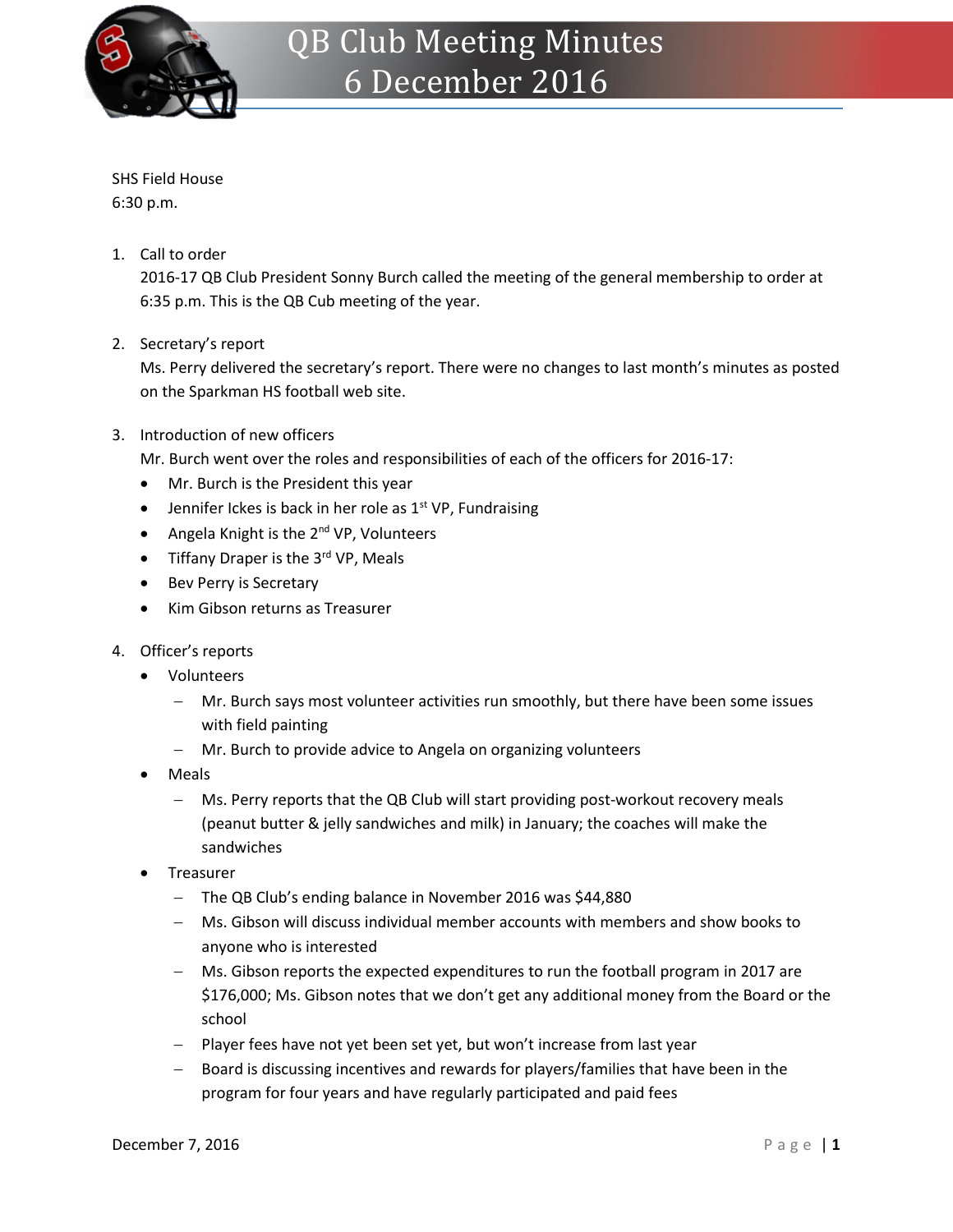

- The Board expects to provide an update on the construction allowance line item in the budget — the new weight room flooring — at the January meeting
- Fundraising
	- Fundraising occurs in the offseason so it's about to begin
	- QB Club gets four fundraisers per year and the football program gets four fundraisers per year
	- Ms. Ickes provided an overview of the results of last year's fundraisers:
		- Dreamland/Boston butts raised \$31,250; 70 players rec'd \$5,800 in credit
		- Golf Tournament raised \$6,680 in credit for 22 players
		- 20 for 20 letters raised \$7,600 credit for 29 players
		- **Programs made about \$500**
		- Corporate sponsorship/Sparkman Marketing Partners (football fundraiser) gave 15 players \$5,700 in credit
	- Ms. Ickes recommends doing the same fundraisers this year and possibly starting the 20 for 20 letters in February
	- Another possible fundraiser is a 5k where QB Club partners with House of Harvest and receives a cut of the profits
	- **If any members have fundraising suggestions for 2017, please email VP Jennifer Ickes at jenniferjane.ickes@gmail.com**
	- Football fundraisers will probably be t-shirts and corporate sponsorships, enabling the QB Club to do two extra fundraisers
	- Fundraisers have to be approved by the front office to ensure two groups are not selling the same items at the same time

## 5. Coach's report

- Off-season information
	- Now that season is over, players are working on their weightlifting and achieving new maxes; during the season the goal was to maintain, now it's more intense
	- Every third week is "ring the bell" week, where players get to ring the bell if they hit a new max
	- Attendance is still critical; it's not a PE class it's a weightlifting class (more on this at the February mandatory meeting)
	- After basketball season will be trying to bus the freshmen to SHS for off-season workouts
- Recruiting
	- Two players got offered today
	- $-$  If a player wants to play college football, he needs to take the ACT two times before Christmas of his junior year
	- Recruiters generally require a minimum 18 ACT score with 3.0 gpa